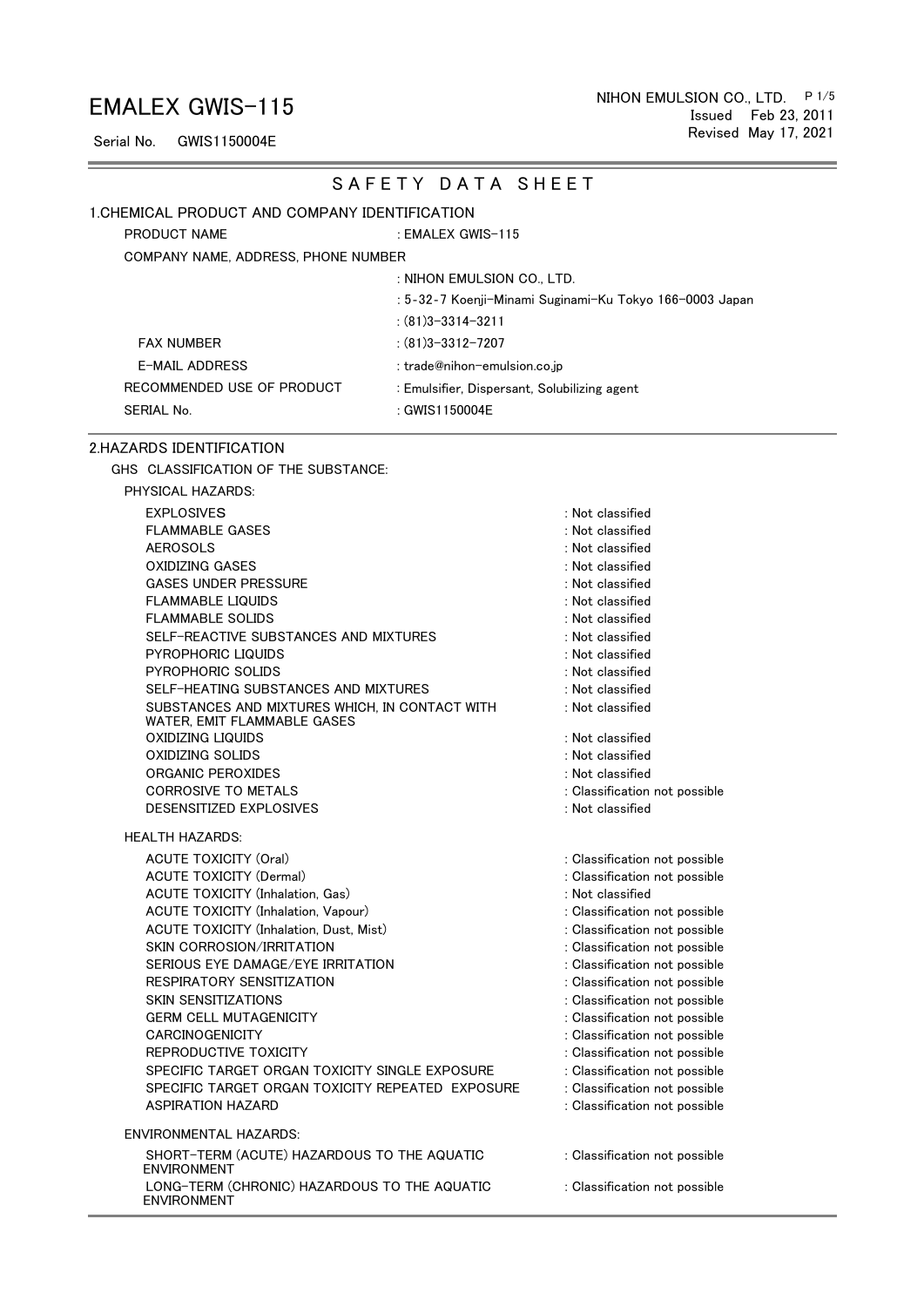Serial No. GWIS1150004E

| HAZARDS TO THE OZONE LAYER                                                                                                                                                                                                                                                                                | : Classification not possible                                                                                                                                                                                                                                                                                                                                                                                                                                                                                                                                  |  |  |  |  |  |
|-----------------------------------------------------------------------------------------------------------------------------------------------------------------------------------------------------------------------------------------------------------------------------------------------------------|----------------------------------------------------------------------------------------------------------------------------------------------------------------------------------------------------------------------------------------------------------------------------------------------------------------------------------------------------------------------------------------------------------------------------------------------------------------------------------------------------------------------------------------------------------------|--|--|--|--|--|
| <b>LABEL ELEMENTS:</b>                                                                                                                                                                                                                                                                                    |                                                                                                                                                                                                                                                                                                                                                                                                                                                                                                                                                                |  |  |  |  |  |
| PICTORIAL REPRESENTATIONS                                                                                                                                                                                                                                                                                 | : Not applicable                                                                                                                                                                                                                                                                                                                                                                                                                                                                                                                                               |  |  |  |  |  |
| SIGNAL WORD                                                                                                                                                                                                                                                                                               | : Not applicable                                                                                                                                                                                                                                                                                                                                                                                                                                                                                                                                               |  |  |  |  |  |
| <b>HAZARD STATEMENTS</b>                                                                                                                                                                                                                                                                                  | : Not applicable                                                                                                                                                                                                                                                                                                                                                                                                                                                                                                                                               |  |  |  |  |  |
| PRECAUTIONARY STATEMENTS                                                                                                                                                                                                                                                                                  |                                                                                                                                                                                                                                                                                                                                                                                                                                                                                                                                                                |  |  |  |  |  |
|                                                                                                                                                                                                                                                                                                           | PREVENTION: Wash thoroughly after handling. (P264)                                                                                                                                                                                                                                                                                                                                                                                                                                                                                                             |  |  |  |  |  |
| RESPONSE : IF SWALLOWED: Call a POISON CENTER/ doctor/ If you feel unwell.<br>$(P301+P312)$<br>IF ON SKIN: Wash with plenty water. (P302+P352)<br>IF IN EYES: Rinse cautiously with water for several minutes. Remove<br>contact lenses, if present and easy to do. Continue rinsing.<br>(P305+P351+P338) |                                                                                                                                                                                                                                                                                                                                                                                                                                                                                                                                                                |  |  |  |  |  |
|                                                                                                                                                                                                                                                                                                           |                                                                                                                                                                                                                                                                                                                                                                                                                                                                                                                                                                |  |  |  |  |  |
|                                                                                                                                                                                                                                                                                                           | DISPOSAL: Dispose of contents/container according to the rule of<br>international/country/metropolis and districts/cities and towns. (P501)<br>PRECAUTIONS FOR USE : Please refer to Safety Data Sheet.                                                                                                                                                                                                                                                                                                                                                        |  |  |  |  |  |
| 3. COMPOSITION / INFORMATION ON INGREDIENTS                                                                                                                                                                                                                                                               |                                                                                                                                                                                                                                                                                                                                                                                                                                                                                                                                                                |  |  |  |  |  |
| SUBSTANCE/MIXTURE                                                                                                                                                                                                                                                                                         | :Substance                                                                                                                                                                                                                                                                                                                                                                                                                                                                                                                                                     |  |  |  |  |  |
| <b>INGREDIENTS AND CONTENTS</b>                                                                                                                                                                                                                                                                           |                                                                                                                                                                                                                                                                                                                                                                                                                                                                                                                                                                |  |  |  |  |  |
| No. COMPONENT                                                                                                                                                                                                                                                                                             | Wt%<br>CAS                                                                                                                                                                                                                                                                                                                                                                                                                                                                                                                                                     |  |  |  |  |  |
| 1 Polyoxyethylene Glyceryl Isostearate                                                                                                                                                                                                                                                                    | 100<br>68958-58-7                                                                                                                                                                                                                                                                                                                                                                                                                                                                                                                                              |  |  |  |  |  |
| 4. FIRST-AID MEASURES                                                                                                                                                                                                                                                                                     |                                                                                                                                                                                                                                                                                                                                                                                                                                                                                                                                                                |  |  |  |  |  |
| IF INHALED                                                                                                                                                                                                                                                                                                | : Remove to fresh air and keep comfortable for breathing.                                                                                                                                                                                                                                                                                                                                                                                                                                                                                                      |  |  |  |  |  |
| IF ON SKIN                                                                                                                                                                                                                                                                                                | : Wash with plenty water.                                                                                                                                                                                                                                                                                                                                                                                                                                                                                                                                      |  |  |  |  |  |
| IF IN EYES                                                                                                                                                                                                                                                                                                | : Rinse cautiously with water for several minutes. Remove contact lenses,<br>if present and easy to do. Continue rinsing.                                                                                                                                                                                                                                                                                                                                                                                                                                      |  |  |  |  |  |
| IF SWALLOWED                                                                                                                                                                                                                                                                                              | : Call a POISON CENTER doctor. If you feel unwell.                                                                                                                                                                                                                                                                                                                                                                                                                                                                                                             |  |  |  |  |  |
| PROTECTION OF THE PERSON MAKING<br>THE EMERGENCY MEASURES                                                                                                                                                                                                                                                 | : Rescuers rubber gloves should be worn protective equipment, such as<br>sealed goggles.                                                                                                                                                                                                                                                                                                                                                                                                                                                                       |  |  |  |  |  |
| THE SPECIAL INSTRUCTIONS FOR THE<br><b>DOCTOR</b>                                                                                                                                                                                                                                                         | : No information.                                                                                                                                                                                                                                                                                                                                                                                                                                                                                                                                              |  |  |  |  |  |
| 5. FIRE-FIGHTING MEASURES                                                                                                                                                                                                                                                                                 |                                                                                                                                                                                                                                                                                                                                                                                                                                                                                                                                                                |  |  |  |  |  |
| SUITABLE EXTINGUISHING MEDIA                                                                                                                                                                                                                                                                              | : Dry chemical, Foam chemical, Carbon dioxide, sand, Spray water.                                                                                                                                                                                                                                                                                                                                                                                                                                                                                              |  |  |  |  |  |
| UNSUITABLE EXTINGUISHING MEDIA                                                                                                                                                                                                                                                                            | : Rod-like water.                                                                                                                                                                                                                                                                                                                                                                                                                                                                                                                                              |  |  |  |  |  |
| SPECIFIC FIRE-FIGHTING HAZARDS                                                                                                                                                                                                                                                                            | : To the combustion gas, contains a toxic gas such as carbon monoxide.<br>Extinguish the fire careful not to inhale the smoke.                                                                                                                                                                                                                                                                                                                                                                                                                                 |  |  |  |  |  |
| SPECIFIC METHODS OF FIRE-FIGHTING                                                                                                                                                                                                                                                                         | : Eliminate the source of combustion, extinguish a fire using the fire<br>extinguishing agent appropriate. As much as possible to do extinguish the<br>fire from upwind. Non-official is to be saved in a secure location. Cool by<br>watering the surrounding facilities. Drainage for fire-fighting, appropriate<br>measures should be taken as chemicals and substance does not flow out<br>to rivers or sewage. Appropriate measures should be taken as chemicals<br>and substance does not flow out to rivers or sewage in drainage for fire<br>fighting. |  |  |  |  |  |
| <b>PROTECTIVE FOR FIRE-FIGHTERS</b>                                                                                                                                                                                                                                                                       | : To extinguish the fire appropriate protective equipment (gloves, glasses,<br>masks, etc.) to wear.                                                                                                                                                                                                                                                                                                                                                                                                                                                           |  |  |  |  |  |
| <b>6. ACCIDENTAL RELEASE MEASURES</b>                                                                                                                                                                                                                                                                     |                                                                                                                                                                                                                                                                                                                                                                                                                                                                                                                                                                |  |  |  |  |  |
| PERSONAL PRECAUTIONS, PROTECTIVE<br>EQUIPMENT AND EMERGENCY<br><b>PROCEDURES</b>                                                                                                                                                                                                                          | : The work should be worn (gloves, glasses) protective equipment. If large<br>amounts of spilled material, safely retract the human. To ensure<br>ventilation as needed.                                                                                                                                                                                                                                                                                                                                                                                       |  |  |  |  |  |
| ENVIRONMENTAL PRECAUTIONS                                                                                                                                                                                                                                                                                 | : Do not wash away into rivers and direct sewage spilled material.                                                                                                                                                                                                                                                                                                                                                                                                                                                                                             |  |  |  |  |  |
| <b>METHODS AND MATERIALS FOR</b><br>CONTAINMENT AND CLEANING UP                                                                                                                                                                                                                                           | : If a small amount, after removing adsorbed in the adsorbent, well wipe<br>cloth, a rag and the rest. Flush with large amounts of water. If large<br>amounts. Surrounded by a berm to prevent runoff. Processing from the or<br>a secure location.                                                                                                                                                                                                                                                                                                            |  |  |  |  |  |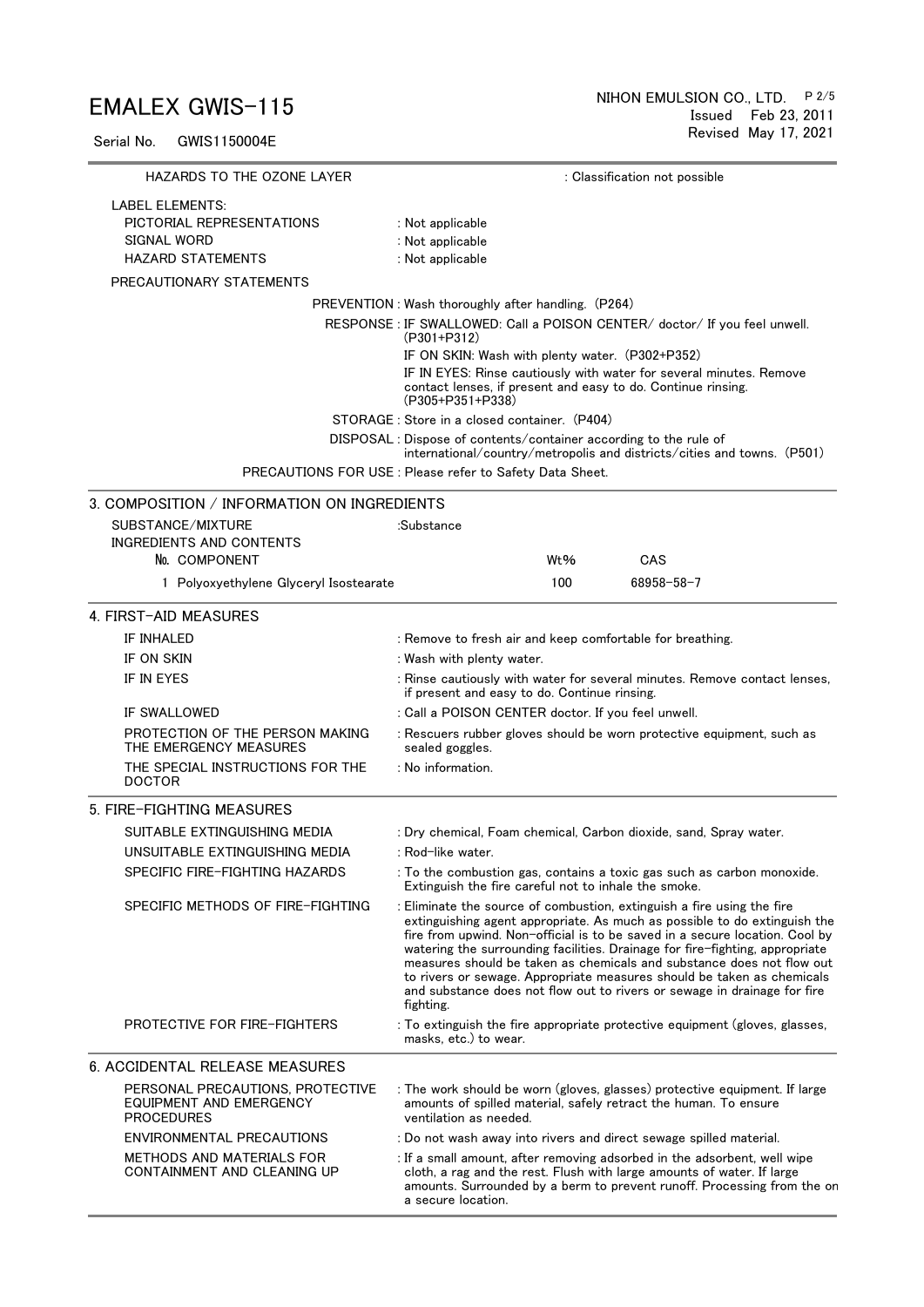Serial No. GWIS1150004E

| PREVENTIVE MEASURES FOR<br><b>SECONDARY ACCIDENT</b>        | : Remove a thing becoming the nearby ignition sources immediately and<br>prepare for extinguishant.<br>When wet on floor is allowed to stand in a state, slippery so be careful.<br>Do not walk over the spilled material.<br>Use the safe tool which does not generate a spark. |  |  |  |  |  |
|-------------------------------------------------------------|----------------------------------------------------------------------------------------------------------------------------------------------------------------------------------------------------------------------------------------------------------------------------------|--|--|--|--|--|
| 7. HANDLING AND STORAGE                                     |                                                                                                                                                                                                                                                                                  |  |  |  |  |  |
| <b>HANDLING:</b>                                            |                                                                                                                                                                                                                                                                                  |  |  |  |  |  |
| RECOMMENDED HANDLING                                        | : By a storage condition, the whole or part may solidify. At that time, heat,<br>melt and uniform before use. Keep away from overheating.                                                                                                                                        |  |  |  |  |  |
| <b>TECHINICAL MEASURES</b>                                  | : Close to the handling area, set up facilities for eyewash and body wash.                                                                                                                                                                                                       |  |  |  |  |  |
| PRECAUTION FOR SAFE HANDLING                                | : Flammable - Keep Fire Away<br>Adequate ventilation in the workplace do. Wear appropriate protective<br>equipment protective glasses protective gloves. After handling, wash<br>hands and face, and then gargle.                                                                |  |  |  |  |  |
| STORAGE:                                                    |                                                                                                                                                                                                                                                                                  |  |  |  |  |  |
| <b>CONDITIONS FOR SAFE</b><br><b>STORAGE</b>                | : In well-ventilated indoors tightly closed container. Away from flame.                                                                                                                                                                                                          |  |  |  |  |  |
| SAFETY PAKAGING MATERIAL                                    | : Follow a product use container.                                                                                                                                                                                                                                                |  |  |  |  |  |
| 8. EXPOSURE CONTROLS/PERSONAL PROTECTION                    |                                                                                                                                                                                                                                                                                  |  |  |  |  |  |
| PERMISSION VALUE:                                           |                                                                                                                                                                                                                                                                                  |  |  |  |  |  |
| <b>JAPAN SOCIETY FOR</b><br><b>OCCUPATIONAL HEALTH</b>      | : Not authorized.                                                                                                                                                                                                                                                                |  |  |  |  |  |
| ACGIH                                                       | : Not authorized.                                                                                                                                                                                                                                                                |  |  |  |  |  |
| <b>CONTROL VALUE</b>                                        | : Not authorized.                                                                                                                                                                                                                                                                |  |  |  |  |  |
| <b>ENGINEERING MEASURES</b>                                 | : If vapor, fume or mist occurs, installing a local exhaust ventilation. Close<br>to the handling area, set up facilities for eyewash and body wash.<br>Equipment is explosion-proof construction, To implement measures<br>against static electricity.                          |  |  |  |  |  |
| <b>PROTECTIVE EQUIPMENT:</b>                                |                                                                                                                                                                                                                                                                                  |  |  |  |  |  |
| RESPIRATORY PROTECTION                                      | : In normal handling is not required.                                                                                                                                                                                                                                            |  |  |  |  |  |
| <b>HAND PROTECTION</b>                                      | : Impermeable (chemical resistance, oil resistance, solvent resistance)<br>protective gloves.                                                                                                                                                                                    |  |  |  |  |  |
| <b>EYES/FACE PROTECTION</b>                                 | : Protection glasses with the side plate. (Need full protective glasses or<br>goggles type safety glasses)                                                                                                                                                                       |  |  |  |  |  |
| SKIN/BODY PROTECTION                                        | : Long-sleeved work clothes antistatic.                                                                                                                                                                                                                                          |  |  |  |  |  |
| APPROPRIATE HYGIENE MEASURES                                | : No information.                                                                                                                                                                                                                                                                |  |  |  |  |  |
| 9. PHYSICAL AND CHEMICAL PROPERTIES:                        |                                                                                                                                                                                                                                                                                  |  |  |  |  |  |
| PHYSICAL STATE                                              | : Oil                                                                                                                                                                                                                                                                            |  |  |  |  |  |
| COLOR                                                       | : Pale yellow                                                                                                                                                                                                                                                                    |  |  |  |  |  |
| <b>ODOR</b>                                                 | : Characteristic odor                                                                                                                                                                                                                                                            |  |  |  |  |  |
| MELTING POINT/SOLIDIFING POINT                              | : No data.                                                                                                                                                                                                                                                                       |  |  |  |  |  |
| BOILING POINT OR INITIAL BOILING<br>POINT AND BOILING RANGE | : No data.                                                                                                                                                                                                                                                                       |  |  |  |  |  |
| <b>FLAMMABILITY</b>                                         | : No data.                                                                                                                                                                                                                                                                       |  |  |  |  |  |
| LOWER AND UPPER EXPLOSION<br>LIMIT/FLAMMABILITY LIMIT       | : No data.                                                                                                                                                                                                                                                                       |  |  |  |  |  |
| <b>FLASH POINT</b>                                          | : $256^{\circ}$ C (Cleveland opening type)                                                                                                                                                                                                                                       |  |  |  |  |  |
| AUTO-IGNITION TEMPERATURE                                   | : No data.                                                                                                                                                                                                                                                                       |  |  |  |  |  |
| DECOMPOSITION TEMPERATURE                                   | : No data.                                                                                                                                                                                                                                                                       |  |  |  |  |  |
| рH                                                          | : About 6 $(25^{\circ}C, 1\%$ Ag. soln)                                                                                                                                                                                                                                          |  |  |  |  |  |
| KINEMATIC VISCOSITY                                         | : No data.                                                                                                                                                                                                                                                                       |  |  |  |  |  |
| SOLUBILITY: WATER SOLUBILITY                                | : Insoluble                                                                                                                                                                                                                                                                      |  |  |  |  |  |
| SOLUBILITY: SOLVENT SOLUBILITY                              | : Dissolve in ethanol.                                                                                                                                                                                                                                                           |  |  |  |  |  |
| PARTITION COEFFICIENT<br>N-OCTANOL/WATER                    | : No data.                                                                                                                                                                                                                                                                       |  |  |  |  |  |
| <b>VAPOUR PRESSURE</b>                                      | : No data.                                                                                                                                                                                                                                                                       |  |  |  |  |  |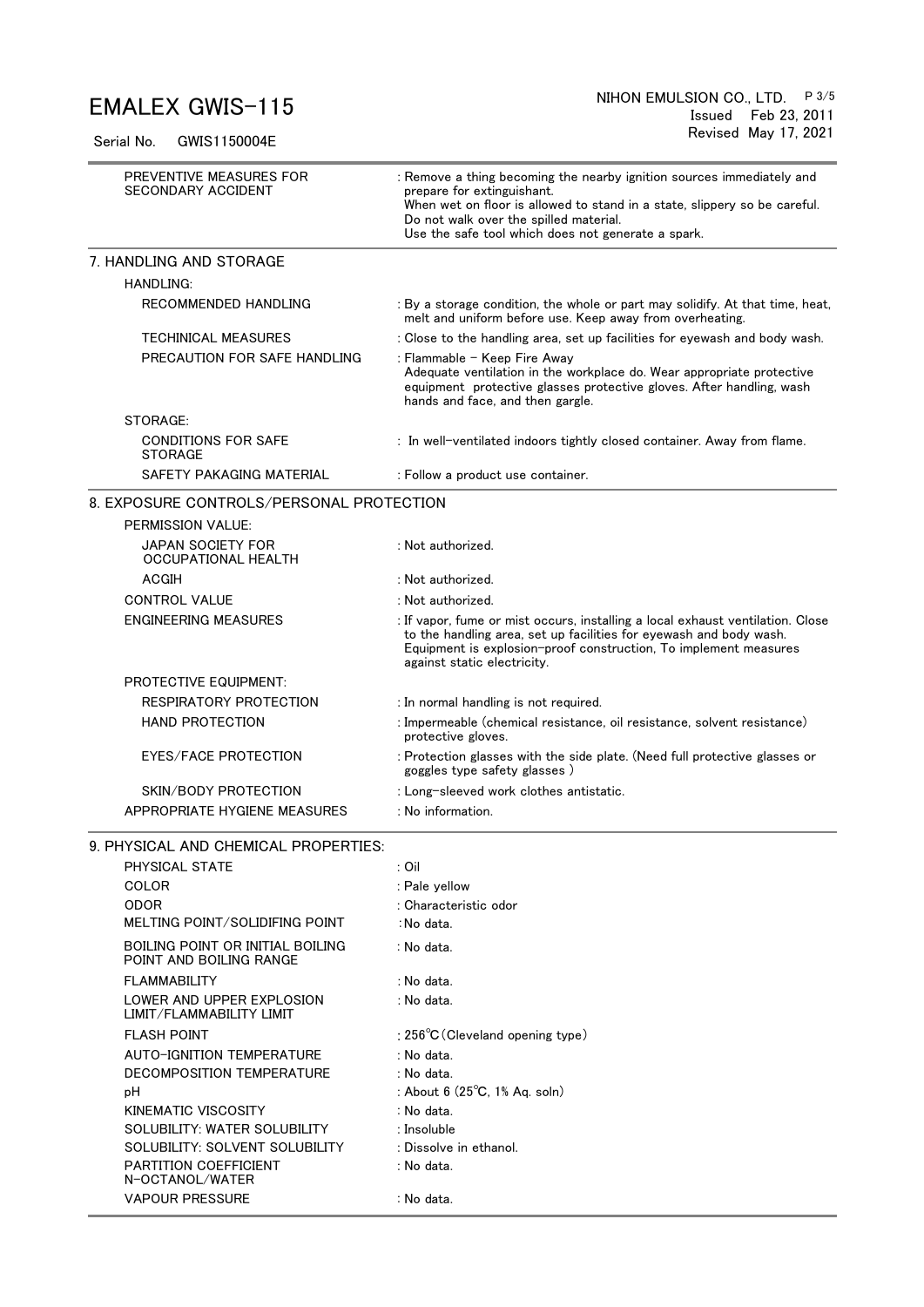Serial No. GWIS1150004E

| DENSITY AND/OR RELATIVE DENSITY                      | : $1.05(30/20^{\circ}C)$                                                                                                                                                                                                                                                                                                                                                                                                                                           |
|------------------------------------------------------|--------------------------------------------------------------------------------------------------------------------------------------------------------------------------------------------------------------------------------------------------------------------------------------------------------------------------------------------------------------------------------------------------------------------------------------------------------------------|
| RELATIVE VAPOUR DENSITY                              | : No data.                                                                                                                                                                                                                                                                                                                                                                                                                                                         |
| PARTICLE CHARACTERISTICS                             | : No data.                                                                                                                                                                                                                                                                                                                                                                                                                                                         |
| OTHER DATA                                           | : No data.                                                                                                                                                                                                                                                                                                                                                                                                                                                         |
| 10. STABILITY AND REACTIVITY                         |                                                                                                                                                                                                                                                                                                                                                                                                                                                                    |
| <b>REACTIVITY</b>                                    | : Reactivity is low.                                                                                                                                                                                                                                                                                                                                                                                                                                               |
| <b>CHEMICAL STABILITY</b>                            | : Conditions are stable at normal handling.                                                                                                                                                                                                                                                                                                                                                                                                                        |
| POSSIBILITY OF HAZARDOUS REACTIONS : No information. |                                                                                                                                                                                                                                                                                                                                                                                                                                                                    |
| CONDITIONS TO AVOID                                  | $:$ No information.                                                                                                                                                                                                                                                                                                                                                                                                                                                |
| INCOMPATIBLE MATERIALS                               | No information.                                                                                                                                                                                                                                                                                                                                                                                                                                                    |
| HAZARDOUS DECOMPOSITION PRODUCTS : No information.   |                                                                                                                                                                                                                                                                                                                                                                                                                                                                    |
| 11. TOXICOLOGICAL INFORMATION                        |                                                                                                                                                                                                                                                                                                                                                                                                                                                                    |
| <b>ACUTE TOXICITY</b>                                |                                                                                                                                                                                                                                                                                                                                                                                                                                                                    |
| <b>ORAL</b>                                          | : No information. Classification not possible.                                                                                                                                                                                                                                                                                                                                                                                                                     |
| <b>SKIN</b>                                          | : No information. Classification not possible.                                                                                                                                                                                                                                                                                                                                                                                                                     |
| <b>INHALATION</b>                                    | (GAS)                                                                                                                                                                                                                                                                                                                                                                                                                                                              |
|                                                      | No information. Classification not possible.<br>(VAPOR)                                                                                                                                                                                                                                                                                                                                                                                                            |
|                                                      | No information. Classification not possible.                                                                                                                                                                                                                                                                                                                                                                                                                       |
|                                                      | (DUST. MIST)<br>No information. Classification not possible.                                                                                                                                                                                                                                                                                                                                                                                                       |
| SKIN CORROSION/IRRITATION                            | : No information. Classification not possible.                                                                                                                                                                                                                                                                                                                                                                                                                     |
| SERIOUS EYE DAMAGE/EYE IRRITATION                    | : No information. Classification not possible.                                                                                                                                                                                                                                                                                                                                                                                                                     |
| RESPIRATORY OR SKIN SENSITIZATION                    | : No information. Classification not possible.                                                                                                                                                                                                                                                                                                                                                                                                                     |
| <b>GERMCELL MUTAGENICITY</b>                         | : No information. Classification not possible.                                                                                                                                                                                                                                                                                                                                                                                                                     |
| CARCINOGENICITY                                      | No information. Classification not possible.                                                                                                                                                                                                                                                                                                                                                                                                                       |
| <b>IARC</b>                                          | : Unauthorized.                                                                                                                                                                                                                                                                                                                                                                                                                                                    |
| <b>NTP</b>                                           | : Unauthorized.                                                                                                                                                                                                                                                                                                                                                                                                                                                    |
| NIHON SANGYO HYGIENE SOCIETY                         | : Unauthorized.                                                                                                                                                                                                                                                                                                                                                                                                                                                    |
| REPRODUCTIVE TOXICITY                                | : No information. Classification not possible.                                                                                                                                                                                                                                                                                                                                                                                                                     |
| SPECIFIC TARGET ORGAN TOXICITY,<br>SINGLE EXPOSURE   | : No information. Classification not possible.                                                                                                                                                                                                                                                                                                                                                                                                                     |
| SPECIFIC TARGET ORGAN TOXICITY,<br>REPEATED EXPOSURE | : No information. Classification not possible.                                                                                                                                                                                                                                                                                                                                                                                                                     |
| ASPIRATION HAZARD                                    | : No information. Classification not possible                                                                                                                                                                                                                                                                                                                                                                                                                      |
| 12. ECOLOGICAL INFORMATION                           |                                                                                                                                                                                                                                                                                                                                                                                                                                                                    |
| <b>ECOTOXICITY</b>                                   | : No information.                                                                                                                                                                                                                                                                                                                                                                                                                                                  |
| PERSISTENCE AND DEGRADABILITY                        | : No information.                                                                                                                                                                                                                                                                                                                                                                                                                                                  |
| <b>BIOACCUMULATIVE POTENTIAL</b>                     | : No information.                                                                                                                                                                                                                                                                                                                                                                                                                                                  |
| MOBILITY IN SOIL                                     | : No information.                                                                                                                                                                                                                                                                                                                                                                                                                                                  |
| HAZARD TO THE OZONE LAYER                            | : No information.                                                                                                                                                                                                                                                                                                                                                                                                                                                  |
| 13. DISPOSAL CONSIDERATIONS                          |                                                                                                                                                                                                                                                                                                                                                                                                                                                                    |
|                                                      |                                                                                                                                                                                                                                                                                                                                                                                                                                                                    |
|                                                      | : See the chapter "Precautions for Handling and storage".                                                                                                                                                                                                                                                                                                                                                                                                          |
|                                                      | Entrusted to specialized industrial waste disposal company has received<br>the permission of the prefectural governor.<br>If the combustion process is performed, during combustion, such as<br>carbon monoxide occurs because, in small portions to be disposed of by<br>incineration.<br>When disposing of empty containers and dispose after complete removal<br>of the contents.<br>If possible, it is desirable to recycle empty containers $\ell$ packaging. |
|                                                      |                                                                                                                                                                                                                                                                                                                                                                                                                                                                    |
| 14. TRANSPORT INFORMATION                            |                                                                                                                                                                                                                                                                                                                                                                                                                                                                    |